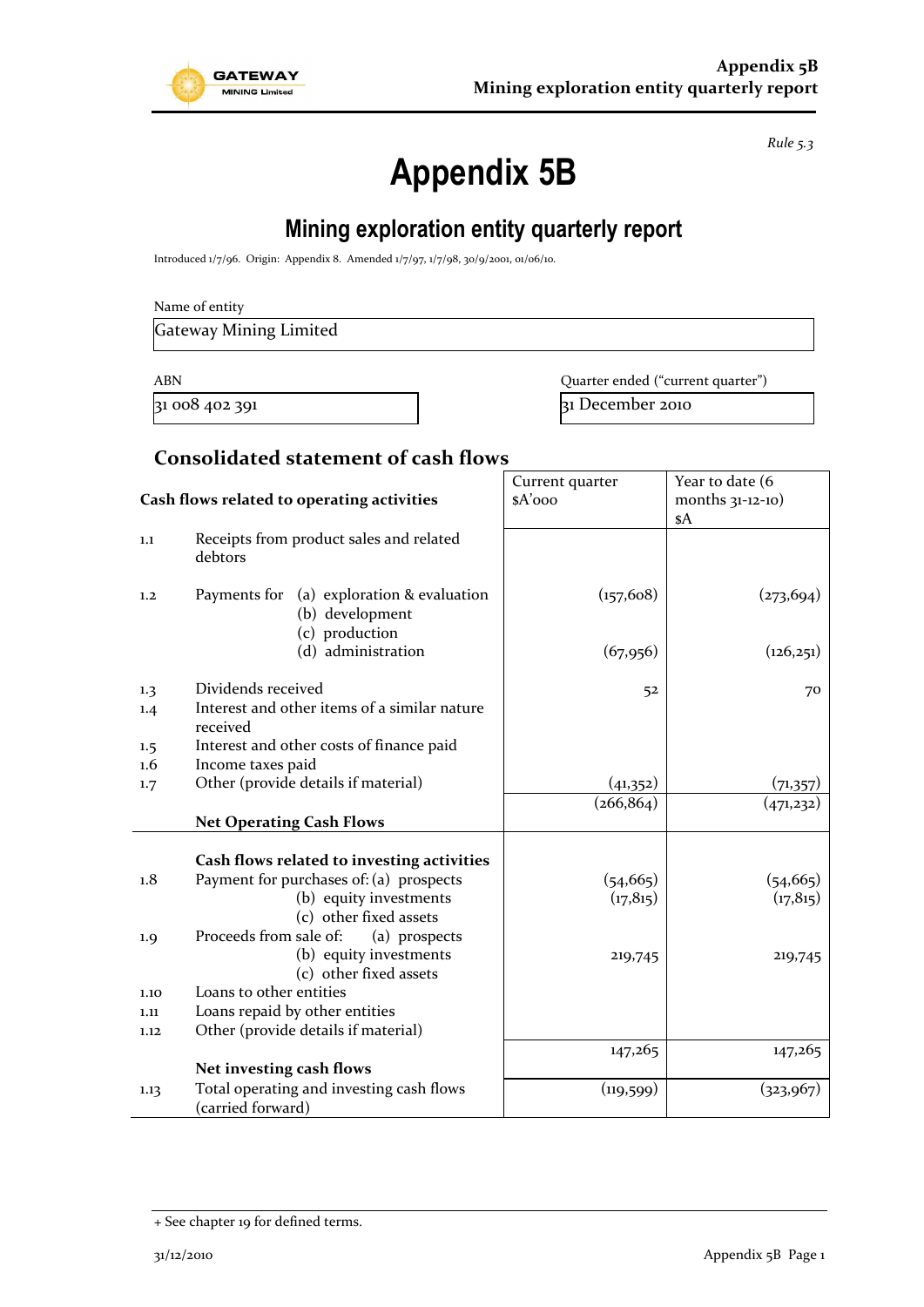

| 1.13 | Total operating and investing cash flows      |            |          |
|------|-----------------------------------------------|------------|----------|
|      | (brought forward)                             |            |          |
|      |                                               |            |          |
|      | Cash flows related to financing activities    |            |          |
| 1.14 | Proceeds from issues of shares, options, etc. |            | 495,000  |
| 1.15 | Proceeds from sale of forfeited shares        |            |          |
| 1.16 | Proceeds from borrowings                      |            |          |
| 1.17 | Repayment of borrowings                       |            |          |
| 1.18 | Dividends paid                                |            |          |
| 1.19 | Other (provide details if material)           |            | (24,750) |
|      | Net financing cash flows                      |            | 470,250  |
|      |                                               |            |          |
|      | Net increase (decrease) in cash held          | (119, 599) | 146,283  |
|      |                                               |            |          |
| 1.20 | Cash at beginning of quarter/year to date     | 346,554    | 80,672   |
| 1,21 | Exchange rate adjustments to item 1.20        |            |          |
| 1.22 | Cash at end of quarter                        | 226,955    | 226,955  |

**Payments to directors of the entity and associates of the directors Payments to related entities of the entity and associates of the related entities**

|      |                                                                  | Current quarter |       |
|------|------------------------------------------------------------------|-----------------|-------|
|      |                                                                  | $A'$ ooo        |       |
|      |                                                                  |                 | 9,167 |
| 1.23 | Aggregate amount of payments to the parties included in item 1.2 |                 |       |
|      | Aggregate amount of loans to the parties included in item 1.10   |                 |       |
| 1.24 |                                                                  |                 |       |
|      |                                                                  |                 |       |

1.25 Explanation necessary for an understanding of the transactions

#### **Non-cash financing and investing activities**

2.1 Details of financing and investing transactions which have had a material effect on consolidated assets and liabilities but did not involve cash flows

2.2 Details of outlays made by other entities to establish or increase their share in projects in which the reporting entity has an interest

<sup>+</sup> See chapter 19 for defined terms.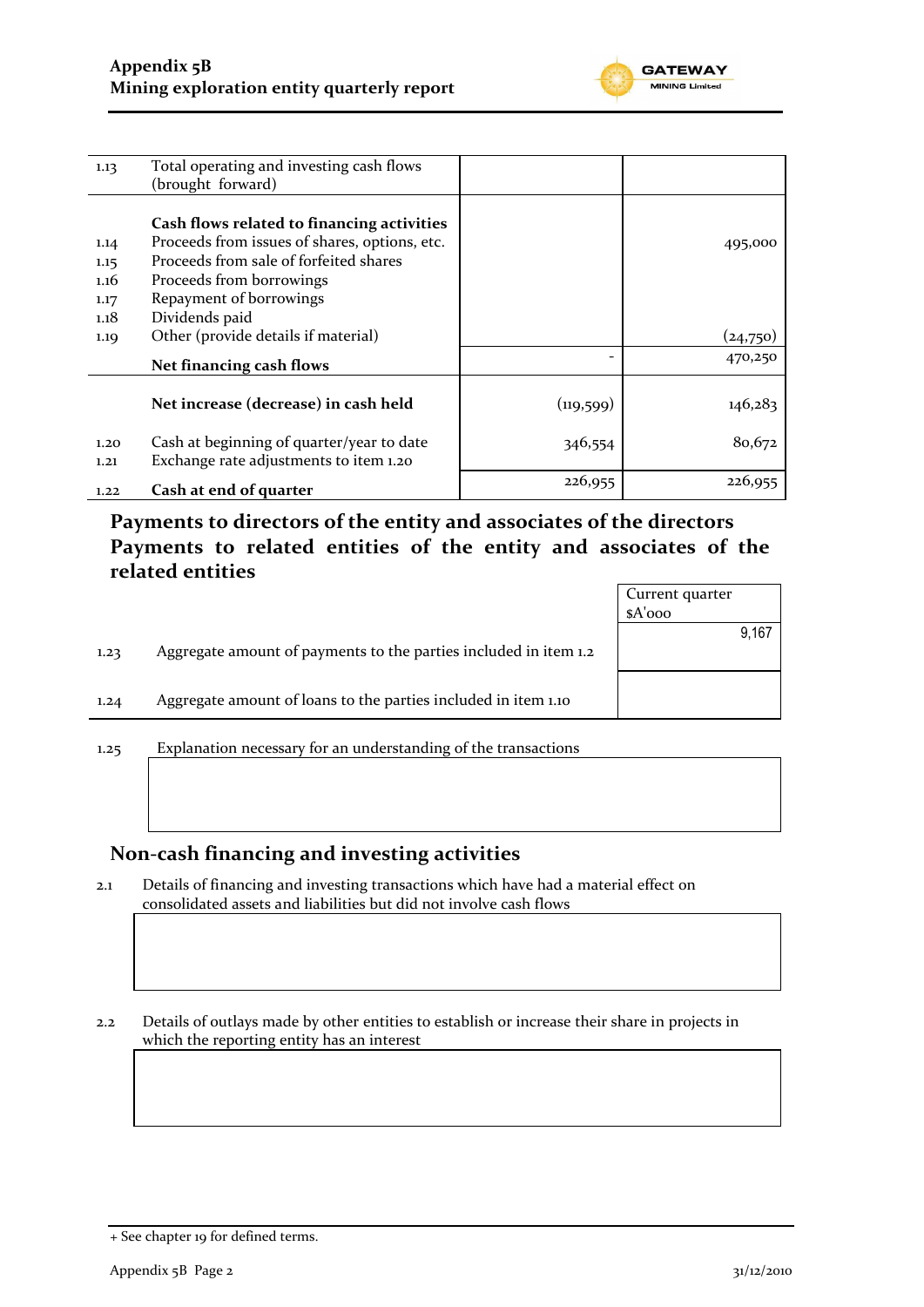

۳

### **Financing facilities available**

*Add notes as necessary for an understanding of the position.*

|     |                             | Amount available<br>$A'$ 000 | Amount used<br>$A'$ 000 |
|-----|-----------------------------|------------------------------|-------------------------|
| 3.1 | Loan facilities             |                              |                         |
| 3.2 | Credit standby arrangements |                              |                         |

### **Estimated cash outflows for next quarter**

|     |                            | $A'$ 000 |
|-----|----------------------------|----------|
| 4.1 | Exploration and evaluation | 120,000  |
| 4.2 | Development                |          |
| 4.3 | Production                 |          |
| 4.4 | Administration             | 60,000   |
|     |                            |          |
|     | <b>Total</b>               | 180,000  |

### **Reconciliation of cash**

| Reconciliation of cash at the end of the quarter (as<br>shown in the consolidated statement of cash flows)<br>to the related items in the accounts is as follows. |                                           | Current quarter<br>$A'$ 000 | Previous quarter<br>$A'$ 000 |
|-------------------------------------------------------------------------------------------------------------------------------------------------------------------|-------------------------------------------|-----------------------------|------------------------------|
| 5.1                                                                                                                                                               | Cash on hand and at bank                  | 226,955                     |                              |
| 5.2                                                                                                                                                               | Deposits at call                          |                             |                              |
| 5.3                                                                                                                                                               | Bank overdraft                            |                             |                              |
| 5.4                                                                                                                                                               | Other (provide details)                   |                             |                              |
|                                                                                                                                                                   | Total: cash at end of quarter (item 1.22) | 226,955                     |                              |

### **Changes in interests in mining tenements**

|     |                                                                     | Tenement reference                                                                                                                                      | Nature of<br>interest<br>(note (2)) | Interest at<br>beginning<br>of quarter | Interest at<br>end of<br>quarter |
|-----|---------------------------------------------------------------------|---------------------------------------------------------------------------------------------------------------------------------------------------------|-------------------------------------|----------------------------------------|----------------------------------|
| 6.1 | Interests in mining<br>tenements relinquished,<br>reduced or lapsed | P <sub>53</sub> /1325 to 1329,<br>P57/1132, 1156 to 1162,<br>1165,1166<br>P <sub>53</sub> /1303 to 1306,<br>P57/1133, 1136,1163, 1164,<br>1167 to 1170, |                                     | 75%<br>$100\%$                         | $o\%$<br>$o\%$                   |

<sup>+</sup> See chapter 19 for defined terms.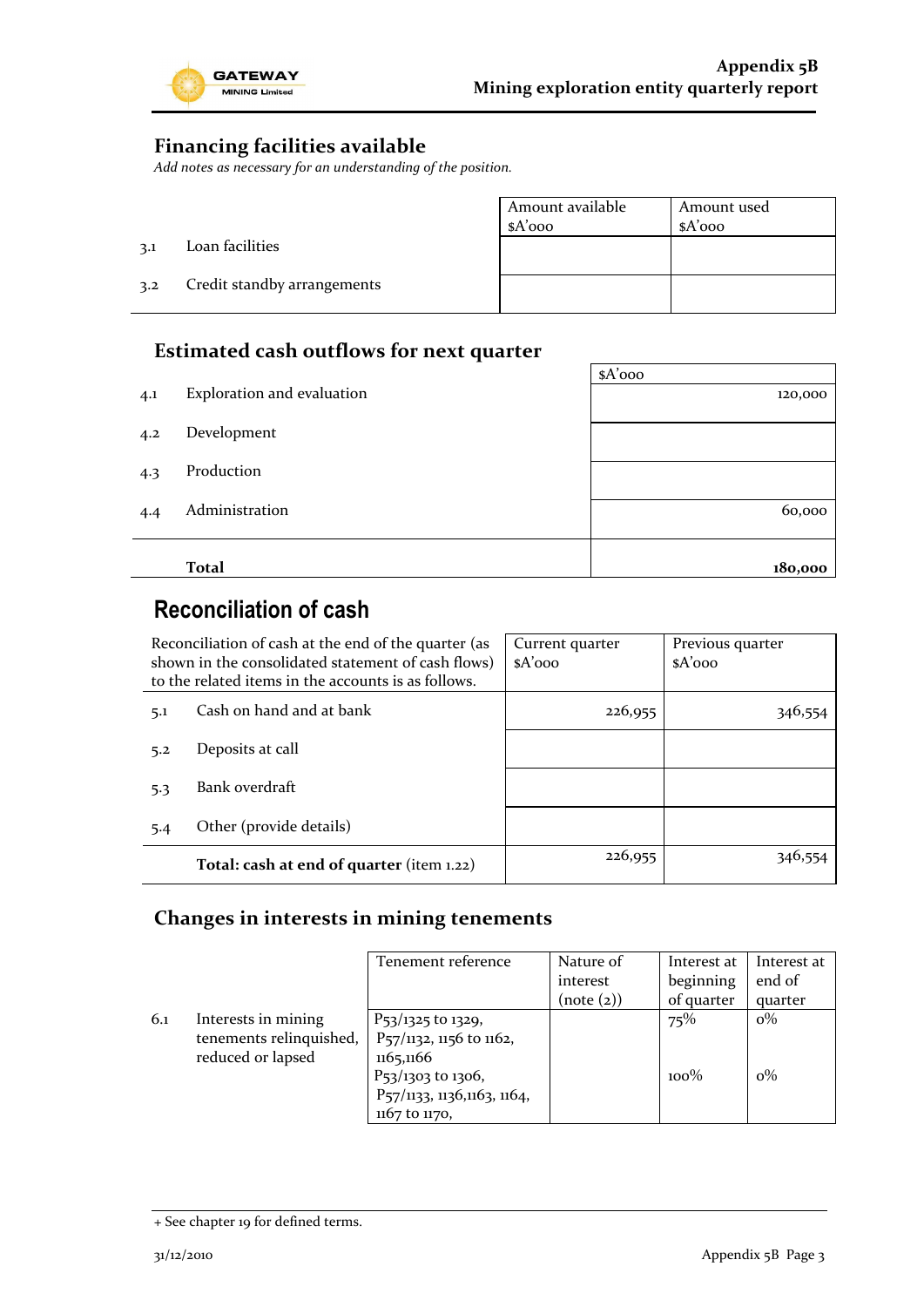

#### 6.2 Interests in mining tenements acquired or increased

### **Issued and quoted securities at end of current quarter**

*Description includes rate of interest and any redemption or conversion rights together with prices and dates.*

|      |                          | Total       | Number quoted | Issue price per   | Amount paid up    |
|------|--------------------------|-------------|---------------|-------------------|-------------------|
|      |                          | number      |               | security (see     | per security (see |
|      |                          |             |               | $note$ 3) (cents) | $note$ 3) (cents) |
| 7.1  | Preference               |             |               |                   |                   |
|      | <sup>+</sup> securities  |             |               |                   |                   |
|      | (description)            |             |               |                   |                   |
| 7.2  | Changes during           |             |               |                   |                   |
|      | quarter                  |             |               |                   |                   |
|      | (a) Increases            |             |               |                   |                   |
|      | through issues           |             |               |                   |                   |
|      | (b) Decreases            |             |               |                   |                   |
|      | through returns of       |             |               |                   |                   |
|      | capital, buy-backs,      |             |               |                   |                   |
|      | redemptions              |             |               |                   |                   |
| 7.3  | +Ordinary                | 138,372,962 | 138,372,962   |                   |                   |
|      | securities               |             |               |                   |                   |
|      |                          |             |               |                   |                   |
| 7.4  | Changes during           |             |               |                   |                   |
|      | quarter                  |             |               |                   |                   |
|      | (a) Increases            |             |               |                   |                   |
|      | through issues           |             |               |                   |                   |
|      | (b) Decreases            |             |               |                   |                   |
|      | through returns of       |             |               |                   |                   |
|      | capital, buy-backs       |             |               |                   |                   |
| 7.5  | <sup>+</sup> Convertible |             |               |                   |                   |
|      | debt securities          |             |               |                   |                   |
|      | (description)            |             |               |                   |                   |
| 7.6  | Changes during           |             |               |                   |                   |
|      | quarter                  |             |               |                   |                   |
|      | (a) Increases            |             |               |                   |                   |
|      | through issues           |             |               |                   |                   |
|      | (b) Decreases            |             |               |                   |                   |
|      | through securities       |             |               |                   |                   |
|      | matured,                 |             |               |                   |                   |
|      | converted                |             |               |                   |                   |
| 7.7  | Options                  |             |               | Exercise price    | Expiry date       |
|      | (description and         |             |               |                   |                   |
|      | conversion factor)       | 4,000,000   |               | 30 cents          | 30 November 2011  |
|      |                          | 6,250,000   |               | 15 cents          | 30 June 2011      |
|      |                          | 7,000,000   |               | 10 cents          | 7 October 2011    |
|      |                          | 7,500,000   |               | 4 cents           | 1 September 2012  |
| 7.8  | Issued during            |             |               |                   |                   |
|      | quarter                  |             |               |                   |                   |
| 7.9  | <b>Exercised during</b>  |             |               |                   |                   |
|      | quarter                  |             |               |                   |                   |
| 7.10 | <b>Expired during</b>    |             |               |                   |                   |
|      | quarter                  |             |               |                   |                   |

<sup>+</sup> See chapter 19 for defined terms.